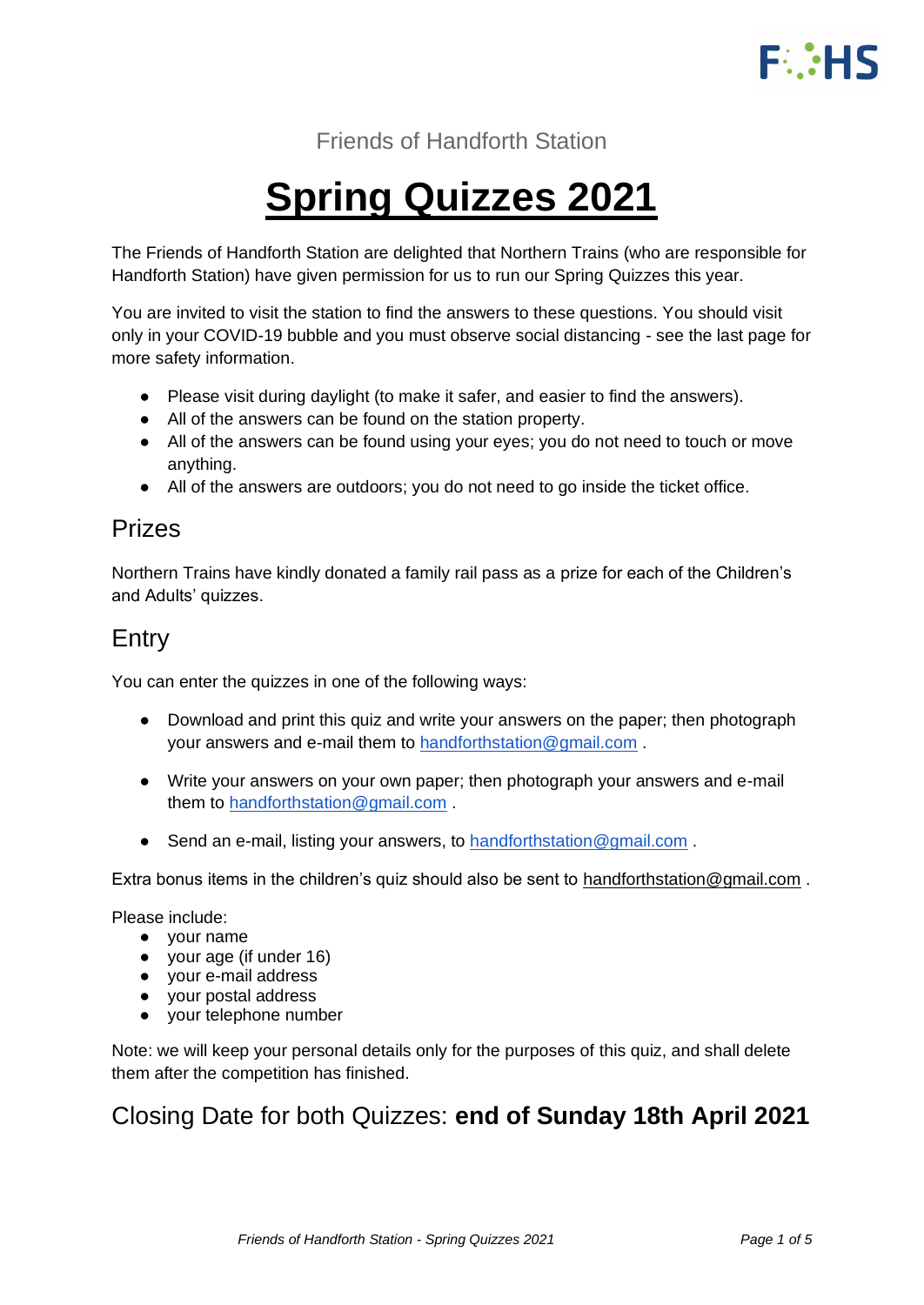# **FUILIS**

# **Children's Quiz**

#### Up on the Concourse

- 1. Which way is the wind blowing today ? How do you know ?
- 2. What number should you text, to donate £3?
- 3. What station is twinned with Handforth ?
- 4. Name one of the flags flying on the station's flagpoles.
- 5. The pupils of which Academy have decorated the "bottle fish" that you can see at the station ?
- 6. For each platform, a sign tells you how many steps there are. Are they right ?

On each platform, the white-on-blue signs high up on the lamp-posts, saying "Handforth", are standard and supplied by Northern Trains.

But Handforth Station is famous for all of its **other** name-signs, mounted on posts **behind** the platforms.

### Crewe-bound Platform

- 1. Not counting the really big white-on-maroon\* and the big white-on-black signs, how many of the other name-signs can you count amongst the vegetation **behind** this platform ? Don't forget the three by the steps !
- 2. How many bird boxes are there in the trees behind this platform ?
- 3. What two digits appear below "M 178" ?
- 4. What language is "Stashoon Aah Hannah" ?
- 5. Why, according to the signs, should you keep back from the platform edge ?
- 6. What number would you ring to check the timetable if you were in Northern Ireland ?

#### Manchester-bound Side

- 1. Not counting the big white-on-maroon\* sign, and not counting all the "CBKS signs", how many of the other name-signs can you count behind this platform ? Count only one by the steps !)
- 2. What award did Handforth win from CBKS in 2017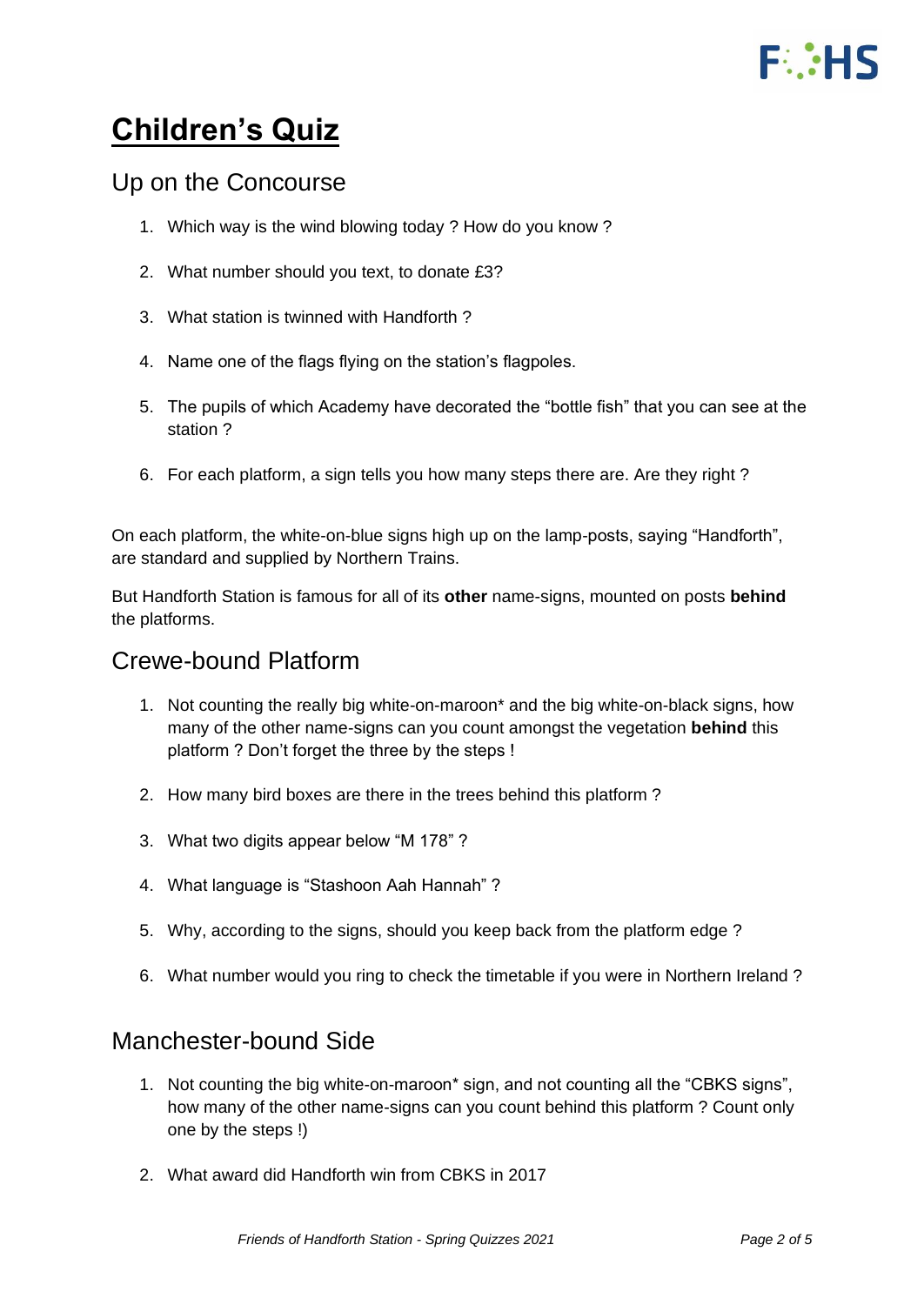

- 3. Which railway company was "using" Handforth during the Second World War ?
- 4. What Animal Hideyholes are behind the wire on this platform ?
- 5. What flowers are in Mia's "Happy Place" ?
- 6. Who loaned to FoHS a sign ?

#### For extra bonus points

- Draw/paint a picture (we suggest you take a photo and then draw it at home).
- Write a poem or a story about your visit.
- Take some artistic, dramatic or interesting photographs.

Note: FoHS might want to use your painting/poem/story/photographs in future publicity and on our web-site. Please let us know if you would rather that we didn't do that.

\* Note that maroon is a lovely rich deep brownish red.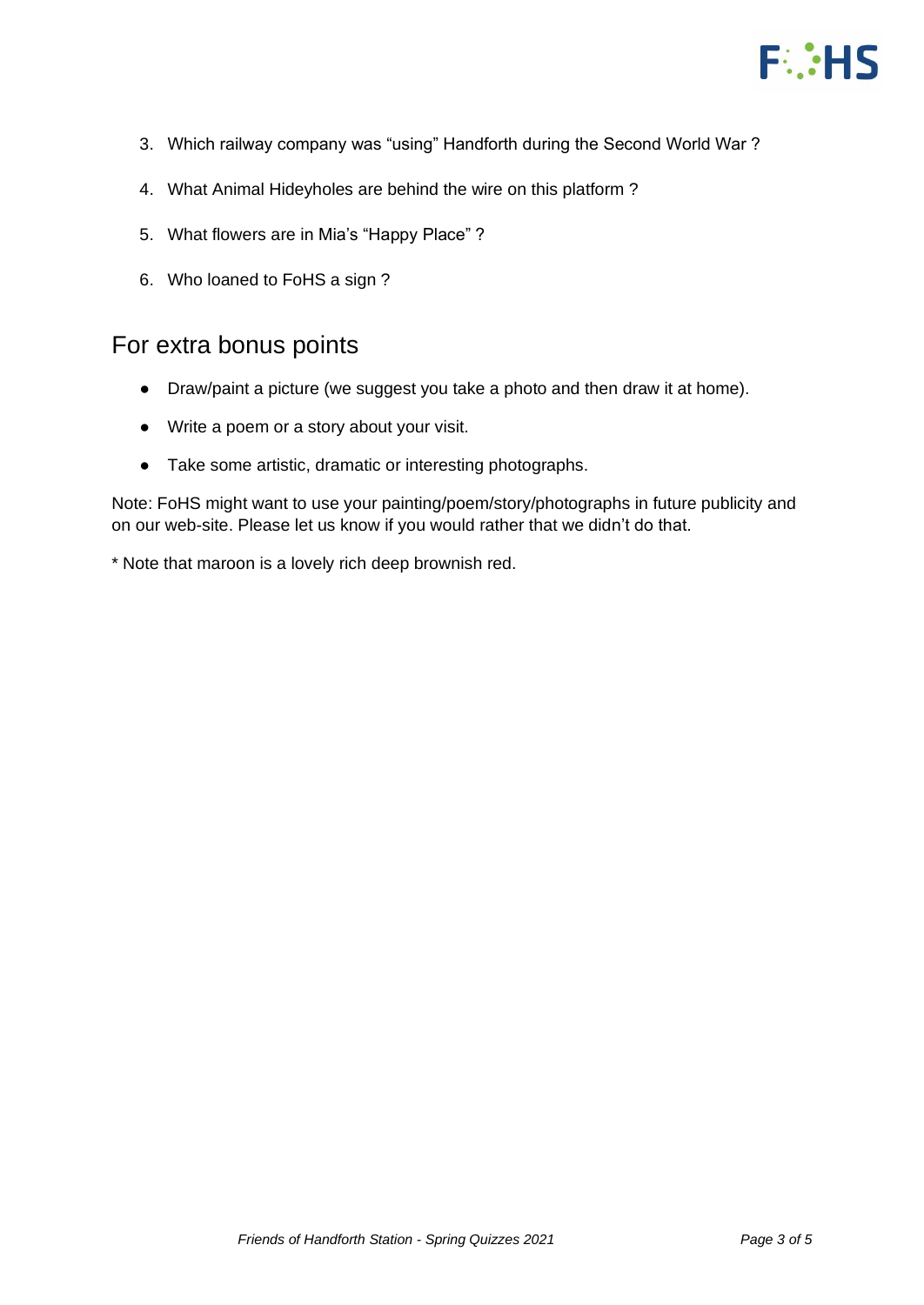

# **Adults' Quiz**

Answer all the questions in the Children's Quiz, plus these:

- 1. Who provided information about the Goods Traffic at the station, especially about WW2 traffic for the Air Ministry and War Department depots ?
- 2. When were FoHS formed ?
- 3. What are the "bells" you can see on the station concourse ?
- 4. What was the original name of DSN back in 1976?
- 5. When was Julie O'Callaghan born ?
- 6. What type of sand is anxiety like ?
- 7. What species of tree was planted on 12 Sept 2014 ?
- 8. Who visited the station in 2010 ?
- 9. What do the carved railway sleepers on the Manchester-bound platform spell out ?
- 10. How old was Connor when he painted his landscape painting ?